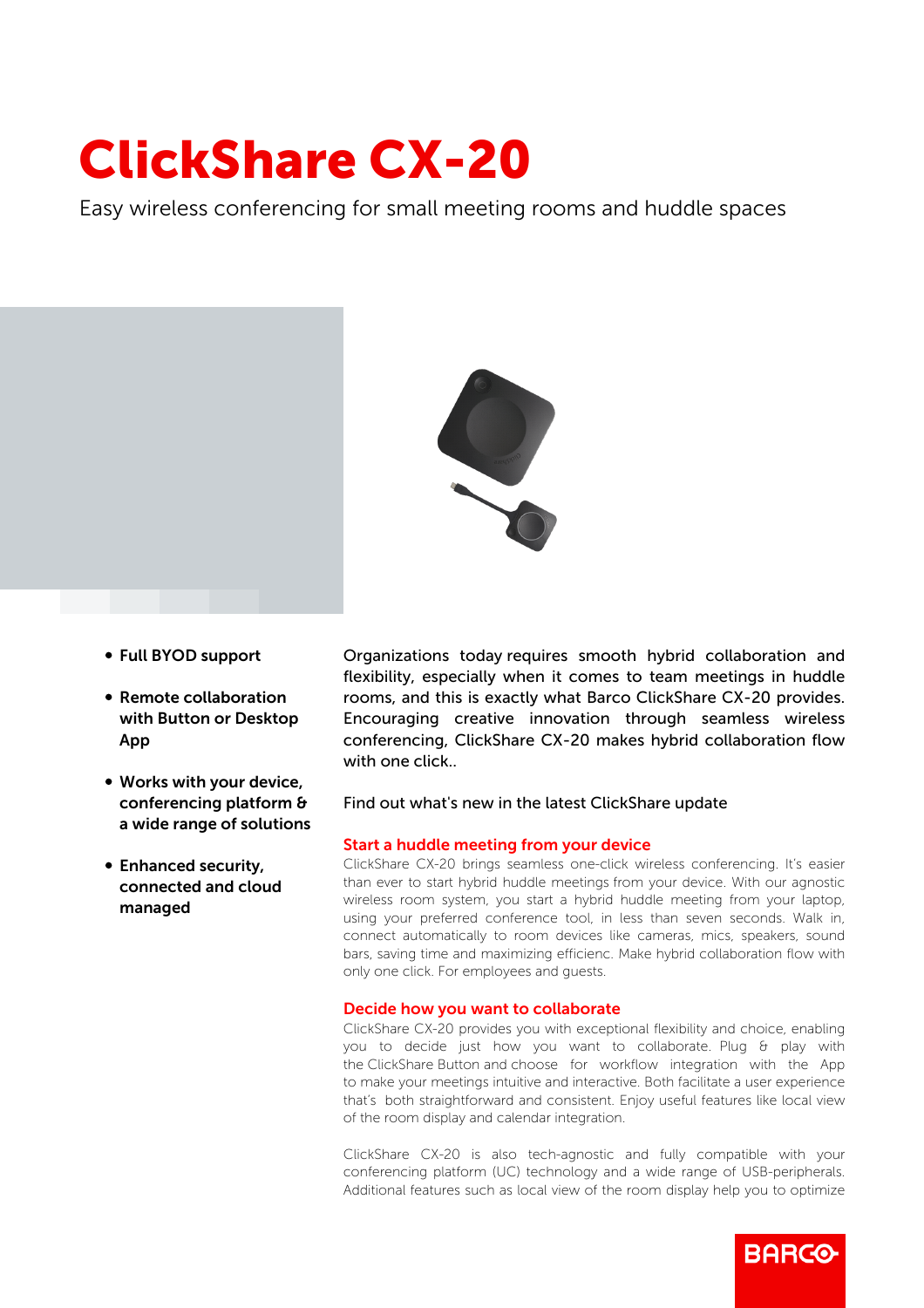

your one-click meeting experience.

#### Enhanced security and seamless integration

A set of IT friendly features makes ClickShare Conference a perfect fit to any enterprise environment. ClickShare Conference, excelling in enhanced security, seamlessly integrates in any IT- network. With the XMS (Cloud) Management Platform you enjoy easy management of units, intuitive user experiences and clear analytics to drive your digital workplace.

For practical questions on network deployment of the ClickShare Conference range, check our technical support or get in touch with your Barco contact.